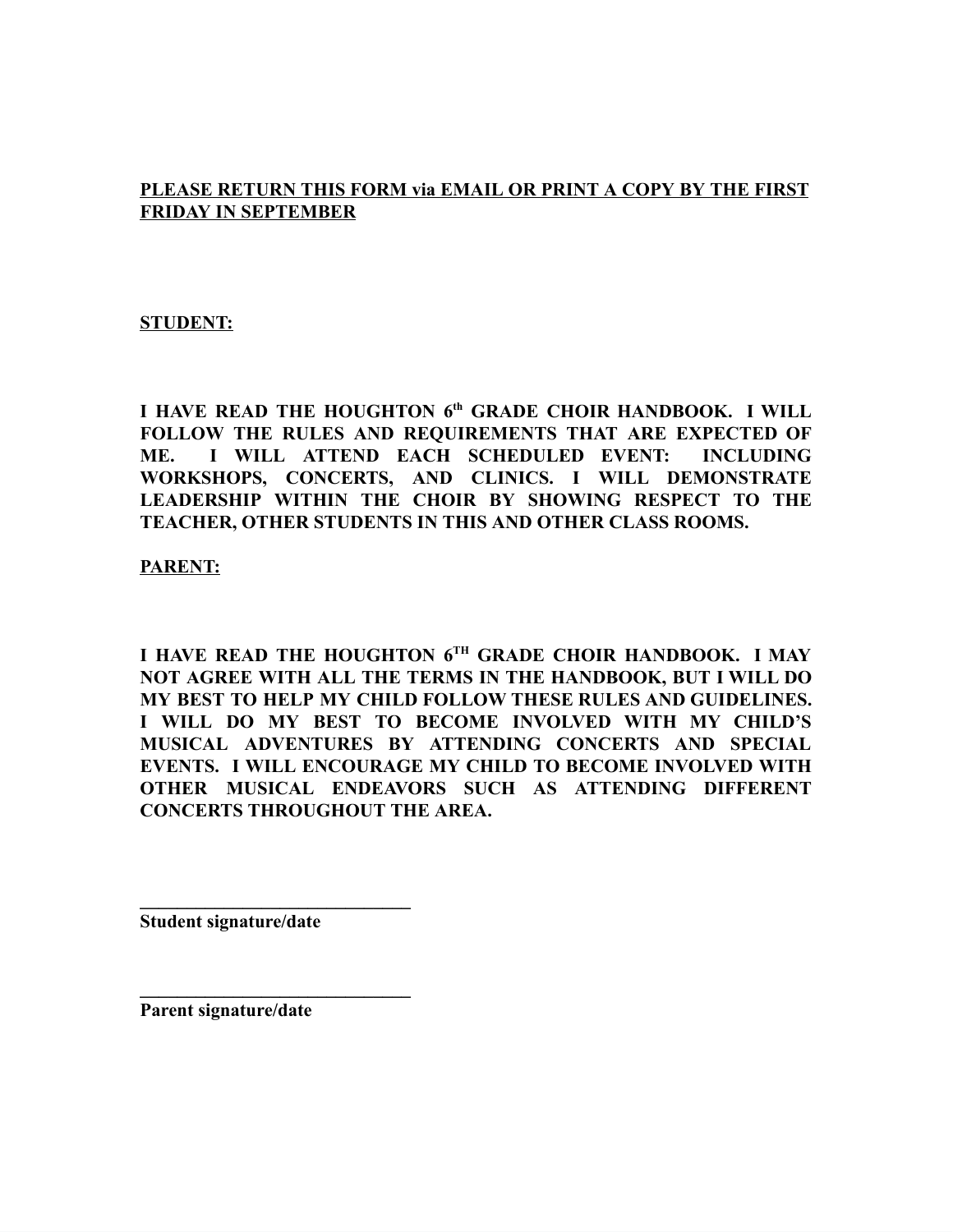### THE HOUGHTON 6TH GRADE CHOIR

Mission Statement

#### Developed by Kelly Fontaine

The Houghton  $6<sup>th</sup>$  Grade choir has a mission to grow musically throughout the year. Learning and understanding daily ideas and concepts will ensure our goal. We are a team. Everyone needs to participate within this team by being prepared for class daily and producing enthusiasm. Everyone will treat each other with respect and therefore will be treated with respect. We do not discriminate against any person. Everyone has the opportunity to learn. Everyone will accept this opportunity. We have a commitment to our school and community. We will fulfill this commitment by performing on a regular basis in a public setting. Through these ideas, we hope to develop an appreciation for the ensemble and for ourselves.

## **Goals**

- 1. We will remember our music/book daily.
- 2. We will show pride and ownership in belonging to the choir.
- 3. We will perform for our community and school.
- 4. We hope to create a stronger self-confidence within each of us.
- 5. We will treat each other with respect.
- 6. We will increase our musical ability throughout the year.
- 7. We will increase our musical knowledge daily.
- 8. We will act responsibly in public while representing our school/director.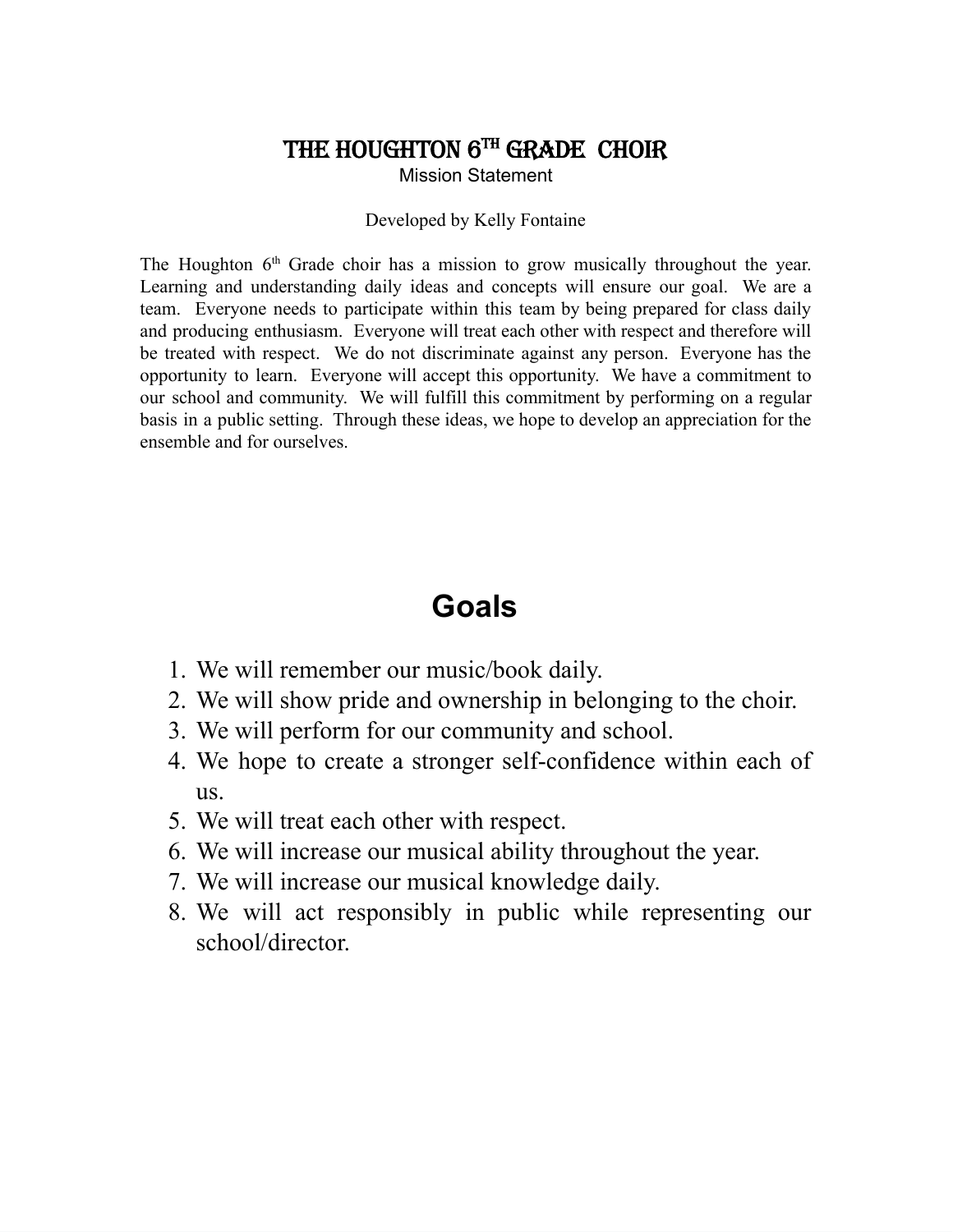# **Classroom Rules**

- 1. Respect the podium and the director, and respect will be returned. ~students need to be quiet when the director stands on the podium and seated
- 2. Food and drink are not permitted in the room at any time.
- 3. Absolutely no Gum!!! Detention with the teacher if it persists.
- 4. You are tardy if not in your seat with materials within two minutes of the bell ringing.
- 5. Not having materials will result in a loss of daily points, affecting grade.
- 6. Remain in assigned seats until dismissed by the teacher.
- 7. The same rules apply for a substitute teacher.

# **Grade Requirements**

### 1. Singing Test **(35% of final grade)**

These tests will be taken during class time. These performance tests can be from the music we are presently working on. The student will have at least two school days to practice the approximate material for that exam. The exact exam is never given to the student in advance.

**2.** Concerts **(30% of final grade)** Everyone must attend all concerts. Special consideration for certain circumstances may be discussed.